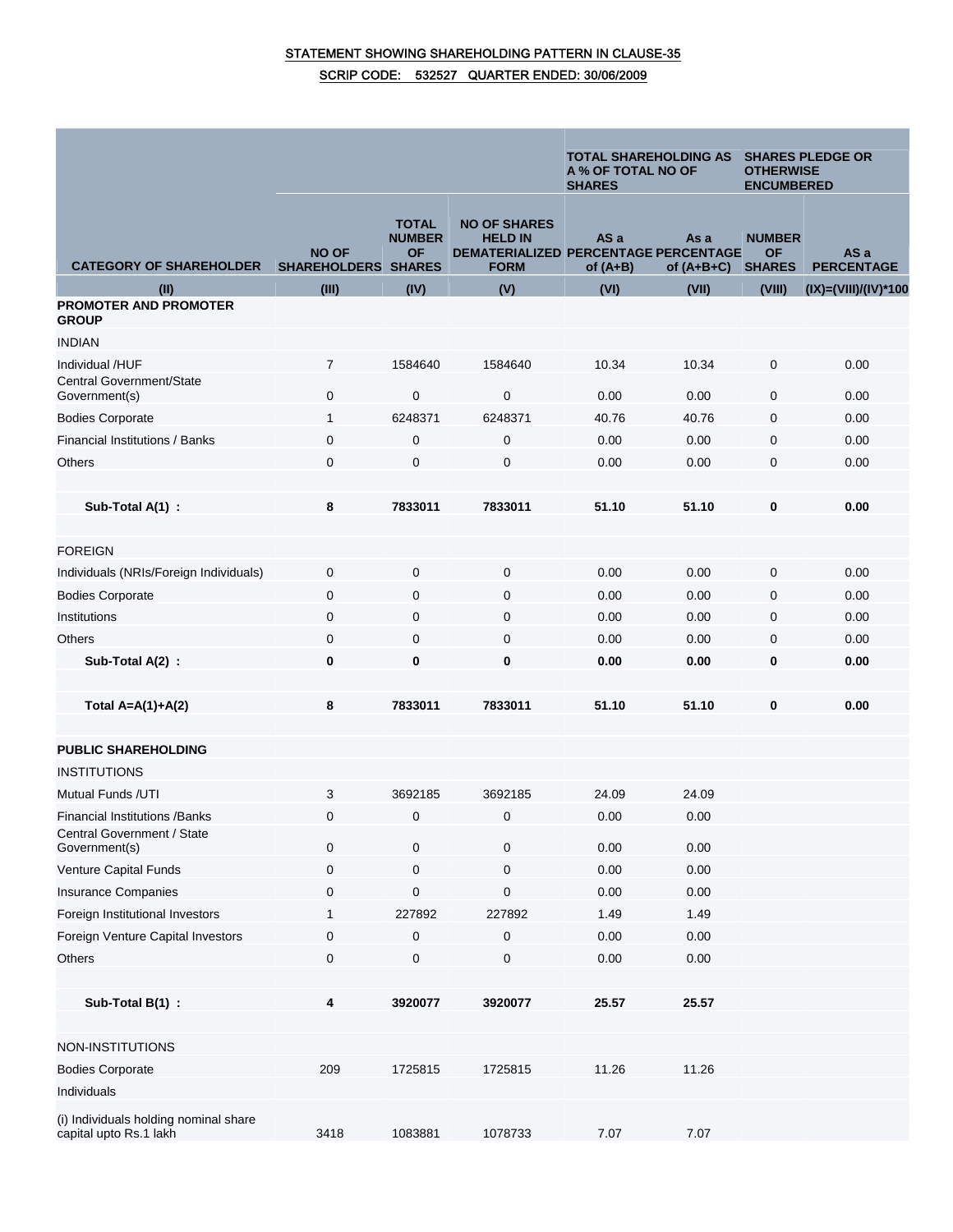| (ii) Individuals holding nominal share<br>capital in excess of Rs.1 lakh | 24             | 703158      | 703158      | 4.59   | 4.59   |             |      |
|--------------------------------------------------------------------------|----------------|-------------|-------------|--------|--------|-------------|------|
| <b>Others</b>                                                            |                |             |             |        |        |             |      |
| <b>TRUSTS</b>                                                            | 1              | 30000       | 30000       | 0.20   | 0.20   |             |      |
| <b>NON RESIDENT</b><br><b>INDIANS</b>                                    | 25             | 27962       | 27962       | 0.18   | 0.18   |             |      |
| <b>CLEARING</b><br><b>MEMBERS</b>                                        | 17             | 4636        | 4636        | 0.03   | 0.03   |             |      |
|                                                                          |                |             |             |        |        |             |      |
| Sub-Total $B(2)$ :                                                       | 3694           | 3575452     | 3570304     | 23.33  | 23.33  |             |      |
|                                                                          |                |             |             |        |        |             |      |
| Total $B=B(1)+B(2)$ :                                                    | 3698           | 7495529     | 7490381     | 48.90  | 48.90  |             |      |
|                                                                          |                |             |             |        |        |             |      |
| Total $(A+B)$ :                                                          | 3706           | 15328540    | 15323392    | 100.00 | 100.00 |             |      |
|                                                                          |                |             |             |        |        |             |      |
| Shares held by custodians, against<br>which                              |                |             |             |        |        |             |      |
| Depository Receipts have been issued                                     | $\overline{0}$ | $\mathbf 0$ | $\mathbf 0$ | 0.00   | 0.00   |             |      |
|                                                                          |                |             |             |        |        |             |      |
| <b>GRAND TOTAL (A+B+C):</b>                                              | 3706           | 15328540    | 15323392    | 100.00 | 100.00 | $\mathbf 0$ | 0.00 |

# STATEMENT SHOWING SHAREHOLDING OF PERSONS BELONGING TO "PROMOTER GROUP"  $\frac{1}{\sqrt{2}}$

| <b>SL</b><br><b>NO</b> | <b>NAME OF THE SHAREHOLDER</b>         | <b>TOTAL SHARES HELD</b> |                                        | <b>SHARES PLEDGED OR OTHERWISE ENCUMBERED</b> |                           |                                 |  |
|------------------------|----------------------------------------|--------------------------|----------------------------------------|-----------------------------------------------|---------------------------|---------------------------------|--|
|                        |                                        | <b>TOTAL SHARES</b>      | AS a % OF GRAND<br>TOTAL $(A)+(B)+(C)$ | <b>PLEDGE</b><br><b>SHARES</b>                | AS a<br><b>PERCENTAGE</b> | AS a % OF<br><b>GRAND TOTAL</b> |  |
| (1)                    | (II)                                   | (III)                    | (IV)                                   | (V)                                           | $(VI) = (V)/(III)*100$    | (VII)                           |  |
|                        |                                        |                          |                                        |                                               |                           |                                 |  |
|                        |                                        |                          |                                        |                                               |                           |                                 |  |
| 1                      | RIDDHI PORTFOLIO PRIVATE<br><b>LTD</b> | 6248371                  | 40.76                                  | $\mathbf 0$                                   | 0.00                      | 0.00                            |  |
| 2                      | <b>MAHABIR PRASAD JALAN</b>            | 451000                   | 2.94                                   | $\mathbf 0$                                   | 0.00                      | 0.00                            |  |
| 3                      | RASHMI JALAN                           | 418750                   | 2.73                                   | $\mathbf{0}$                                  | 0.00                      | 0.00                            |  |
| $\overline{4}$         | <b>NARESH JALAN</b>                    | 285750                   | 1.86                                   | $\mathbf{0}$                                  | 0.00                      | 0.00                            |  |
| 5                      | <b>NARESH JALAN</b>                    | 268750                   | 1.75                                   | $\mathbf 0$                                   | 0.00                      | 0.00                            |  |
| 6                      | <b>MAHABIR PRASAD JALAN</b>            | 120000                   | 0.78                                   | $\mathbf 0$                                   | 0.00                      | 0.00                            |  |
| 7                      | PAWAN KUMAR KEDIA                      | 35250                    | 0.23                                   | $\mathbf 0$                                   | 0.00                      | 0.00                            |  |
| 8                      | PAWAN KUMAR KEDIA                      | 5140                     | 0.03                                   | $\mathbf 0$                                   | 0.00                      | 0.00                            |  |
|                        |                                        |                          |                                        |                                               |                           |                                 |  |
|                        | TOTAL:                                 | 7833011                  | 51.10                                  | $\bf{0}$                                      | 0.00                      | 0.00                            |  |